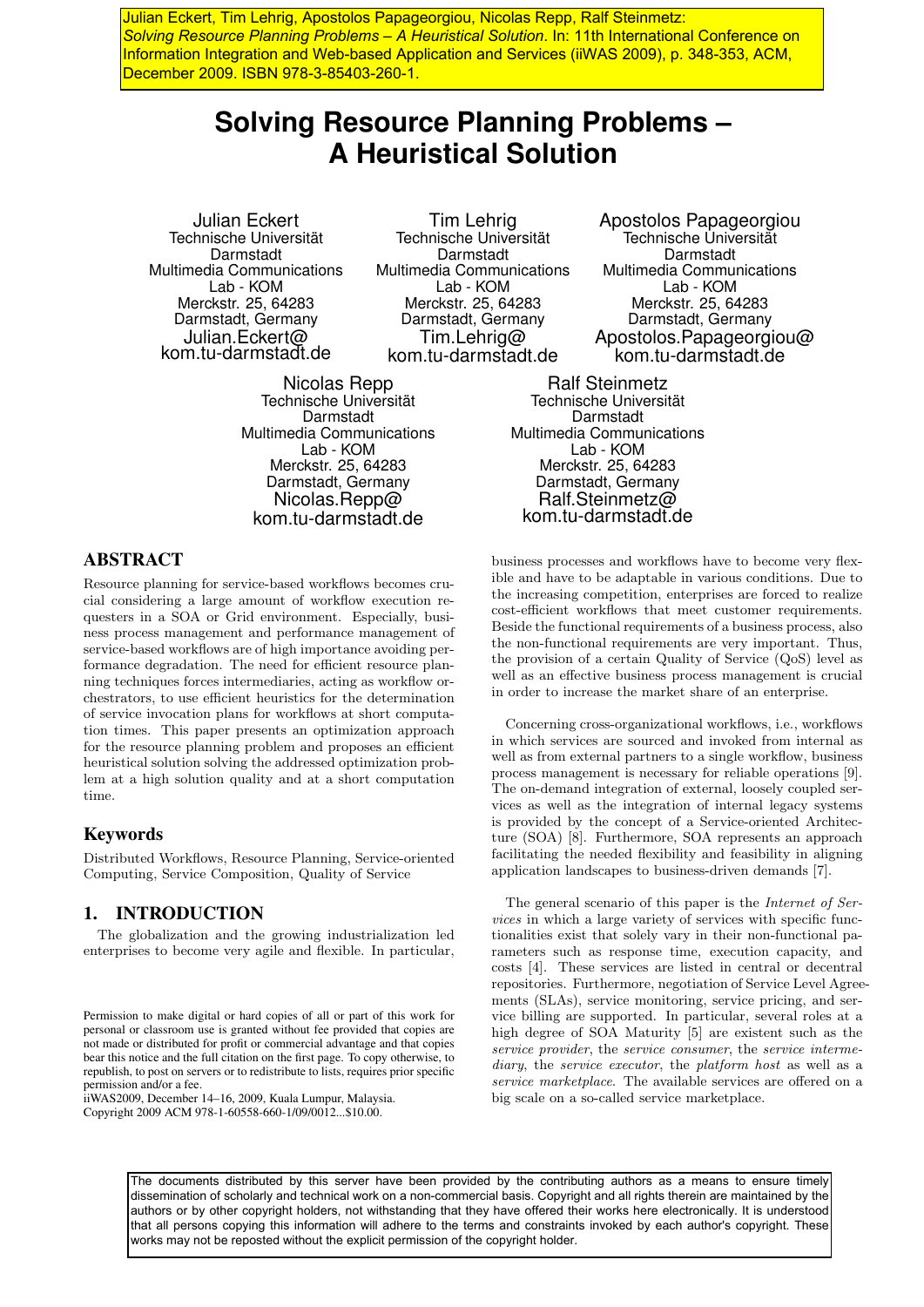

Figure 1: Research scenario

Focusing on cross-organizational service-based workflows, assuming a large set of workflow requesters and service providers, an intermediary is responsible for workflow composition as presented in Figure 1. Furthermore, the intermediary has to ensure that all workflow execution requests can be served at the demanded QoS levels. In particular, this paper focuses on the following roles with the associated tasks as described in the following:

- Service provider: Offers services with a specific functionality at varying QoS levels such as response time, service execution capacity, and specific costs (several cost models are possible).
- Workflow requester: Requests a specific workflow execution with specific QoS and cost requirements.
- Intermediary: Monitors, aggregates, and prioritizes all workflow execution requests and implements and applies a resource planning process [2].

The intermediary is responsible for the detailed resource planning of workflows, i.e., the selection and invocation of services taking into account constraints such as response time constraints or constraints concerning the workload (amount of workflow execution requests). Furthermore, the intermediary has to avoid the risk of poor workflow performance and SLA violations in order to ensure satisfaction of workflow consumers.

Thus, this paper analyzes the problem of resource allocation for an intermediary. The problem of multiple parallel service selections and invocations is formulated as an optimization problem that is proven to be NP-hard. Furthermore, this paper provides an efficient heuristic in order to solve this problem in real-time, i.e., at low computation time with a high solution quality. An overview about related work in the field of resource planning of service-based workflows is given in [2].

The remainder of this paper is structured as follows. After an overview about the system model, described in section 2, the optimization model of the intermediary is presented in section 3. Furthermore, the developed heuristical solution is

presented in section 4 with an extensive evaluation in section 5. The paper closes with a summary and an outlook on future work.

# 2. SYSTEM MODEL

As mentioned previously, this paper focuses on cross-organizational workflows with a high repetition rate. In particular, the considered workflow can be decomposed into several basic activities, which can be executed by specific services  $S_i$   $(i = 1, \ldots, n)$  fulfilling the required functionalities of the considered tasks. These tasks are, depending on the granularity of the task decomposition, decomposed in a way that there exist ranges of services  $S_{i,j}$   $(j = 1, \ldots, m_i)$  which fulfill the required functionality of the considered task  $i$ . As the intermediary is responsible for the execution of a workflow, he has to handle all workflow execution requests and has to ensure that all requests can be served within a specific time period. Furthermore, the objective of the intermediary is to serve all incoming workflow execution requests at minimal costs and at demanded QoS properties such as response time. It is assumed that the services have a limited execution capacity  $cap_{i,j}$  and that for workflow execution, several services have to be invoked (also in parallel if necessary) and composed to a workflow. Appropriate services, which fulfill the required functionality, described in the SLAs, have to be selected for each task. In the considered workflow consisting of  $n$  different activities the intermediary has to ensure that task  $i(i = 1, ..., n)$  has to be executed before task  $i'(i'=1,\ldots,n)$  if  $i < i'$ . The intermediary has to create an invocation plan in order to use the execution capacities of each service optimally, i.e., to select the services in the most efficient way.

The intermediary aggregates all workflow execution requests, prioritizes them and determines the workload  $W$ that has to be executed within a specific deadline  $\tau$ . Furthermore, the selected services have to be able to serve this workload at demanded QoS properties. The challenge will be to determine cost-efficient invocation plans, which fulfill the QoS demands and guarantee the feasible execution of all workflow execution requests.

## 3. OPTIMIZATION MODEL

As the composition of services to a workflow can be regarded as an optimization problem, this section focuses on the formulation of the analyzed optimization model. Several QoS properties as the response time of a service  $t_{i,j}$ , the limited execution capacity  $cap_{i,j}$ , and the costs for service invocation  $c_{i,j}$  are of high importance. Concerning the pricing model, a volume-oriented pricing is assumed in this scenario, i.e., the costs  $c_{i,j}$  are charged to the intermediary for the execution of up to  $|cap_{i,j}|$  service executions [3]. As it is the objective to minimize the service invocation costs, Equation 1 formulates the objective function of the optimization problem.

$$
MinF(\vec{x}) = \sum_{i=1}^{n} \sum_{j=1}^{m_i} c_{i,j} * x_{i,j}
$$
 (1)

Beside this objective, the intermediary has to ensure that the invoked services are able to serve all incoming workflow execution requests  $W$  as depicted in Equation 2 and to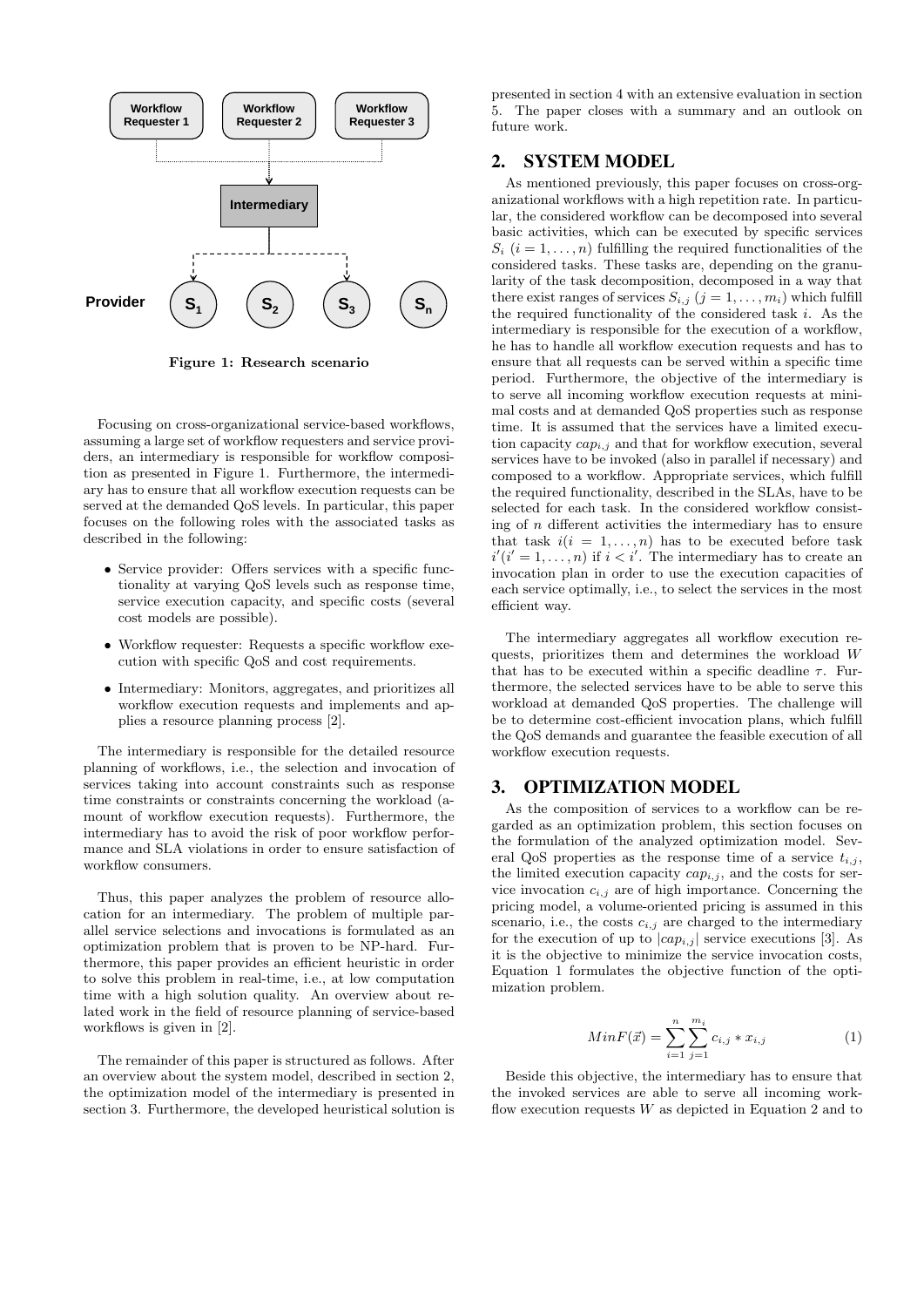ensure that the service composition is able to execute all requests within a specific deadline  $\tau$  as presented in Equation 3. As several services have to be invoked in parallel in some categories in order to serve all incoming workflow execution requests Equation 4 and 5 ensure that multiple service executions are possible. Furthermore,  $x_{i,j}$ , as a binary variable, indicates whether the service  $S_{i,j}$  is chosen or not.

$$
\sum_{j=1}^{m_i} cap_{i,j} * x_{i,j} \ge W \quad \forall i = 1, \dots, n \tag{2}
$$

$$
\sum_{i=1}^{n} \max \{ t_{i,j} | x_{i,j} = 1 \} \le \tau
$$
 (3)

$$
\sum_{j=1}^{m_i} x_{i,j} \ge 1 \quad \forall i = 1, ..., n \tag{4}
$$

$$
x_{i,j} \in \{0,1\} \tag{5}
$$

As presented in [2] due to the combinatorial nature a Multi-choice Multi-dimensional Knapsack Problem is proven to be NP-Hard [6]. In particular, it can be deduced that this presented optimization problem exceeds the complexity of a Multi-choice Multi-dimensional Knapsack Problem as multiple services can be chosen from each category. However, this serves as a prove for the NP-hard complexity of the problem and shows the importance of heuristical solutions. In the work of [2] a heuristical solution,  $H1\_G.KOM$ , has been developed that shows significant outperformance in terms of computation time and an excellent solution quality. Depending on varying problem sizes (varying number of process steps n and varying number of service candidates  $m_i$ ) the problem was solved with  $H1\_G.KOM$  and an exact solution, i.e., by the  $lp\_solver^1$  (using a simplex algorithm and Branch & Bound). The evaluations show a relative processing time of less than  $0.4\%$  of  $H1\_G.KOM$  with a solution quality of about 95% on average.

In addition to this heuristical solution, another heuristic,  $H2\_G.KOM$ , is developed that reduces the presented optimization problem with the help of a search space reduction. Furthermore, as described in the following section, the relaxed problem is solved exactly and a backtracking solution approach is applied.

### 4. HEURISTICAL SOLUTION

In order to benchmark the developed heuristic  $H1\_G.KOM$ with existing heuristics, an adapted heuristical solution has been developed referred to as  $H2\_G.KOM$  using the following existing heuristical solutions  $H1$ <sub>-RELAX</sub> IP, and  $H2$ <sub>SW</sub> $AP$  of [1]. Furthermore these heuristical solutions are adapted to the presented resource planning problem in Section 3. As a difference, in Equation 4 it is only allowed that one service per category can be selected. Thus, Equation 4 has to be replaced by Equation 6 ensuring that only one service per category i is selected.

$$
\sum_{j=1}^{2^{m_i}} x_{i,j} = 1 \ \forall i = 1, \dots, n
$$
 (6)

Furthermore, the existing heuristical approach has to be adapted in order to be able to handle multiple service invocations, i.e., the selection of more than one service in each category  $i$ . Thus, the following presents the procedure and the properties of the developed new heuristical solution  $H2_G.KOM.$ 

As in the resource planning problem multiple services per category can be selected, it is needed to build up aggregated services out of the services  $m_i$  in category *i*. For aggregation purposes, several aggregation operators can be used depending on the considered QoS parameter. In order to create all possible service combinations in one category, the power set  $P(S)$  of alternative services is determined. After building the power set, each category contains  $2^{m_i}$  service candidates that is taken into account in Equation 6 and must also be adapted in Equations 1 and 2. The considered non-functional parameters of the services such as response time, execution capacity, and costs have to be aggregated with the help of the additive and maximum operator for the category level aggregation. After building the power set, each category contains  $2^{m_i}$  services that are listed in category list  $cat\_list_i$  for each category *i*. In the following, the non-functional aggregated parameter values of the aggregated services are presented as  $t'_{i,j}$ ,  $c'_{i,j}$ ,  $cap'_{i,j}$  whereas j ranges from 1 to  $2^{m_i}$  in each category *i* after this transformation.

After this transformation, the problem is reduced to a Multi-choice Multi-dimensional Knapsack Problem and can be solved with existing heuristics. Due to the large computation time of those problems, it is beneficial to reduce the number of services per category further, taking into account that a large reduction may induce worse values of the objective function. Thus, the number of service candidates in  $cat\_list_i$ , is reduced during the aggregation phase with the help of the following procedure for each category i:

- 1. Check whether the aggregated service fulfills the capacity constraint, i.e., check whether  $cap'_{i,j} \geq W$ . If this is not the case, do not insert  $S'_{i,j}$  in  $cat\_list_i$ .
- 2. Check whether the aggregated service has lower costs or takes less time than the aggregated service with the lowest costs so far, if not do not insert  $S'_{i,j}$  in  $cat\_list_i$
- 3. Check whether the aggregated service has lower costs or takes less time than the aggregated service with the lowest time so far, if not do not insert  $S'_{i,j}$  in  $cat\_list_i$ .

After the aggregated services have been aggregated and listed in  $cat\_list_i$ ] this search space in terms of alternative services can be further reduced by the following algorithm:

- 1. Sort  $cat\_list_i$  in ascending order concerning the costs  $c'_{i,j}$ .
- 2. Remove all services that have a higher or the same response time at a higher or the same cost level than any other service in category i, i.e., remove service if  $t'_{i,j} \geq t'_{i,k} \wedge c'_{i,j} \geq c'_{i,k}$  for  $k \neq j$ .

These algorithms lead to a further reduction of the search space in order to increase the performance of the applied

 $1$ http://lpsolve.sourceforge.net/5.5/, Version 5.5.0.12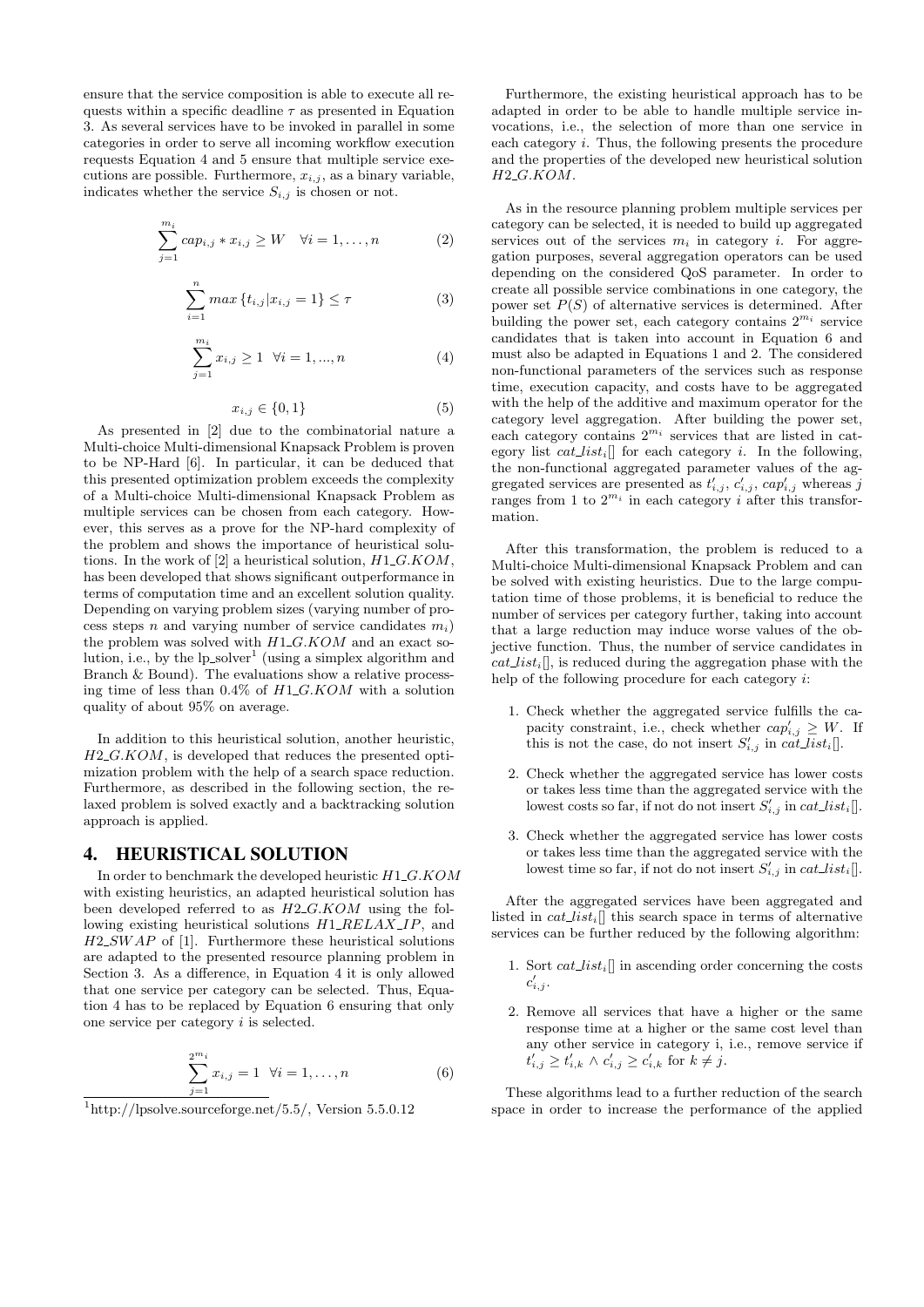heuristics. The number of services  $2^{m_i}$  after the transformation in Equations 1 and 6 can be replaced by  $m'_i$ , whereas  $m'_i \leq m_i$ . Because of considering the characteristics of the aggregated values during the aggregation process the following argumentation for  $m'_i \leq m_i$  can be stated. As the response time is aggregated by a maximum operator on category level, after the creation of the power set, only  $m$  different response time values exist in the set of services. Since costs follow an additive operator, the services with the same response time value solely differ in their costs. The service with the minimum cost value dominates the other services leading to a deletion of the remaining services with identical response times. This proves that the number of services after the reduction  $m'_i$  is  $\leq m_i$ . As all aggregated services have to fulfill the capacity constraint also less than  $m$  response time values can exist leading to a further decrease of  $m'_i$ . In addition, the complexity of the underlying problem is further reduced by eliminating Equation 2 by applying step 1 in the aggregation phase. In order to adapt the overall response time constraint to the transformation and reduction process, Equation 3 has to be replaced by Equation 7.

$$
\sum_{i=1}^{n} \{t_{i,j} | x_{i,j} = 1\} \le \tau
$$
\n(7)

After the search space has been reduced and the problem has been simplified, the following heuristical solutions of [1] are applied on the resulting set of services:

- 1. Apply  $H1$ <sub>-RELAX-IP</sub>, i.e., solve the relaxed problem (integer variables are reduced to real variables) with the  $lp\text{-}solver^2$  (Simplex algorithm) and determine a feasible solution with the help of the backtracking solution of [1].
- 2. Apply  $H2$ -SWAP, i.e., swap randomly services in the solution with other services and try to improve the solution quality, i.e., the objective function.

As the heuristic  $H2_G.KOM$  provides a further solution for the resource planning problem, the next section shows an evaluation and compares those heuristical solutions.

# 5. EVALUATION

After the description of the heuristical solution, this section focuses on the evaluation of H2 G.KOM. The solution of the developed heuristic is compared to an exact solution (integer programming approach). Especially, the computation time and the solution quality are analyzed with respect to influencing factors. All experiments were run on an Intel Core 2 Duo (1.86 GHz) system with 2 GB of RAM, running Windows XP.

The evaluation is originally based on 16 different problem sizes, i.e., a varying number of process steps  $i$  and varying number of service candidates  $m_i$  whereas the number of test cases is fixed to  $m_i = m$ . Several problem sizes have been determined and for test case generation several sets concerning the correlation between the two analyzed non-functional characteristics and the costs have been generated. The QoS-CoS correlation of the test cases is measured with the Pearsons correlation coefficient. For the presented extract of the

| Res_Plan | Trans.   | Reduced | <b>Reduction Ratio</b> |
|----------|----------|---------|------------------------|
| 4 4      | 4 16     | 4 3     | $10^{-3}$              |
| 4 6      | 4 64     | 4 3     | $10^{-6}$              |
| 4 8      | 4 256    | 4 3     | $10^{-8}$              |
| 4 10     | 4 1024   | 4 4     | $10^{-10}$             |
| 6 4      | 6 16     | 6 2     | $10^{-6}$              |
| 6 6      | 6 64     | 6 3     | $10^{-8}$              |
| 6 8      | 6 256    | 6 4     | $10^{-11}$             |
| 6 10     | 6 1024   | 6 5     | $10^{-14}$             |
| 8 4      | 8 16     | 8 3     | $10^{-6}$              |
| 8 6      | 8 6 4    | 8 3     | $\overline{10^{-11}}$  |
| 8 8      | 8 256    | 8 4     | $10^{-15}$             |
| 8 10     | 8 1024   | 8 5     | $10^{-19}$             |
| 10 4     | 10 16    | 10 2    | $10^{-10}$             |
| 10 6     | 10 64    | 10 4    | $10^{-13}$             |
| 10 8     | 10 256   | 10 5    | $10^{-18}$             |
| 10 10    | 10 10 24 | 10 5    | $10^{-24}$             |

Table 1:  $H2_G.KOM$ : Reduction of solution space

| Problem Size | 414    | 614                            |         |
|--------------|--------|--------------------------------|---------|
| $H1\_G.KOM$  | 0.4977 | $0.4259$   $0.1058$   $0.0358$ |         |
| H2 G.KOM     | 8.5103 | $2.9622$   1.4687              | 10.2648 |

Table 2: Relative computation time in  $\%, 1/3$ 

| Problem Size $ 48$ | 6 6                                       | 4 10 | $^{\circ}$ 10 $4$ |
|--------------------|-------------------------------------------|------|-------------------|
| $H1 \ G. KOM$      | $0.0485$   $0.0271$   $0.0469$   $0.0048$ |      |                   |
| H2 G.KOM           | $0.5679$   $0.1121$   $0.5100$   $0.0310$ |      |                   |

Table 3: Relative computation time in  $\%$ , 2/3

| <b>Problem Size</b> $ 86$ |        | 6 8 | 6 10                           | 10 6 |
|---------------------------|--------|-----|--------------------------------|------|
| $H1\_G.KOM$               | 0.0016 |     | $0.0020 \pm 0.0009 \pm 0.0001$ |      |
| $H2_G.KOM$                | 0.0060 |     | $0.0086$   $0.0079$   $0.0003$ |      |

#### Table 4: Relative computation time in  $\%, 3/3$

evaluation the parameters of test case generation have been adjusted to a resulting correlation level of 55% whereas the costs and response time are negatively and the execution capacity and costs are positively correlated. The response time restriction strength is set to 100% and the execution capacity strength to 30%. Thus, 10 test sets with 25 test cases each and different correlation levels have been generated. In detail the following problem sizes  $n/m$  have been generated: 4|4, 4|6, 4|8, 4|10, 6|4, 6|6, 6|8, 6|10, 8|4,..., 8|10, 10|4,..., 10|10.

Before starting with the detailed evaluation of the developed heuristic  $H2\_G.KOM$  the search space reduction is analyzed. Table 1 gives an overview about the degree of the search space reduction. The first column presents the initial problem size that is analyzed in the resource planning problem whereas the second column presents the problem size after the transformation and shows the drastic increase

 $^{2}$ http://lpsolve.sourceforge.net/5.5/, Version 5.5.0.13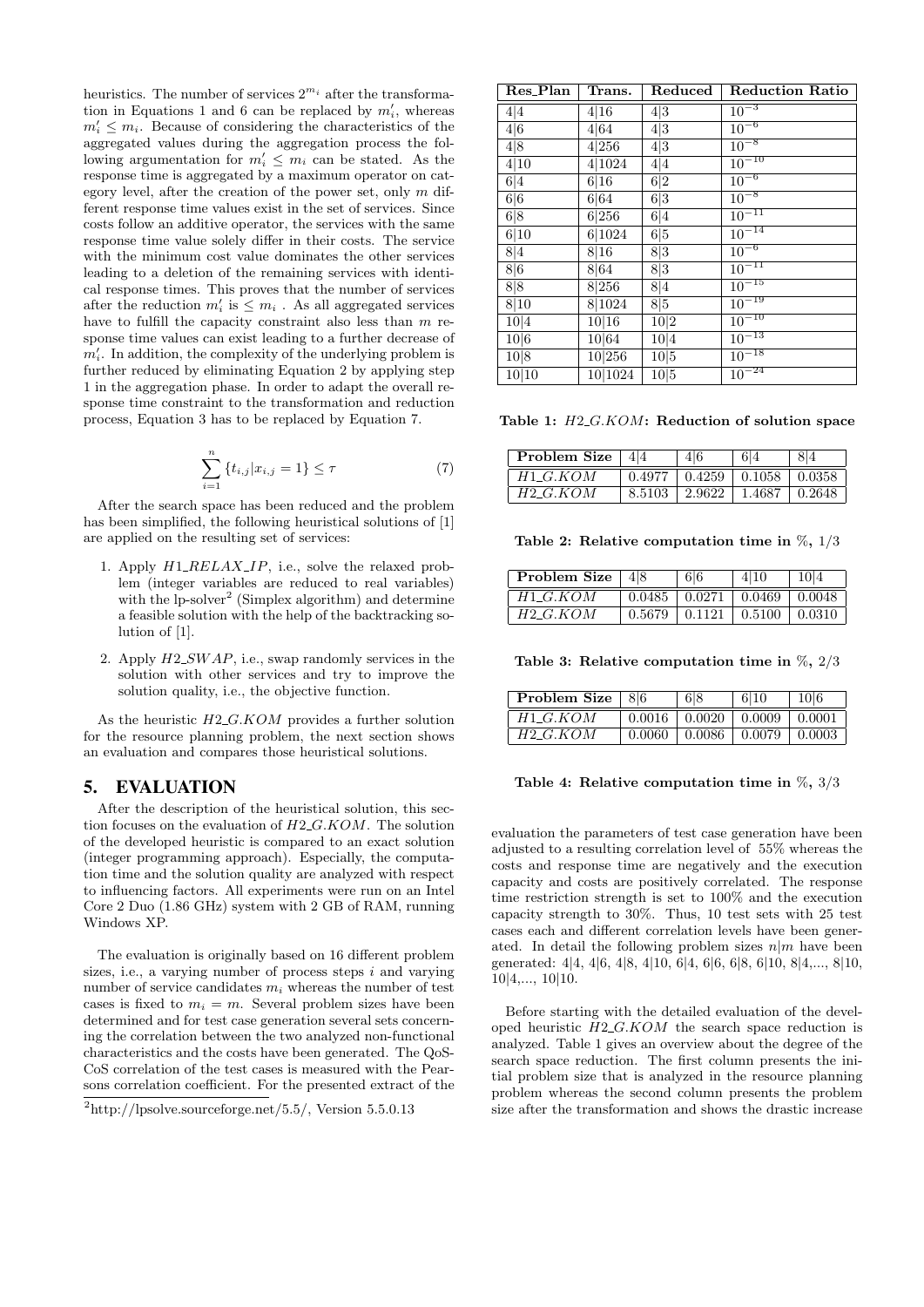

Figure 2: Problem size  $(n|m)$  vs. computation time

in number of alternative services per category. Column 3 shows the reduced number of services per category after the adoption of the described algorithms and the reduction ratio of the search space is depicted in column 4. As a result it can be stated that dependent on the problem size the reduction of the search space has a ratio of  $10^{-3}$  to  $10^{-24}$ . This occurs because of the number of workflow steps and the numbers of services per category both influence the initial problem size exponentially. Assuming a problem size  $n|m$  the proposed procedure of  $H2_GKOM$  decreases the resulting aggregated services per category to less than m. Exemplarily, assuming a problem size 8|8 the power set in each category results to  $2^8 = 256$  services. Thus, the new created problem is a 8|256 problem where it is only possible to select one aggregated service per category. The number of possible service combinations would lead to  $256^8$ . This is a very large number and shows that it might not be possible to handle this problem even with a good heuristical solution. Instead,  $H2\_G.KOM$  transforms the 8|8 problem into a 8|4 problem for the test cases where only one aggregated service per category has to be chosen. This yields to a very high reduction of the solution space as presented in Table 1, influenced by the workflow length and the number of services per category. Furthermore, the lower the QoS-CoS correlation, the more services can be deleted in the solution space. Because of this reduction  $H2\_G.KOM$  has very good computation times at high solutions qualities as described in the following.

Evaluations show, that the developed heuristic is very fast also in comparison to  $H1\_G.KOM$  as presented in Table 2, 3, and 4. As can be seen at small problem sizes, H2 G.KOM needs only 8% of the time of the exact solution. With increasing problem size the computation time of the heuristic  $H2_G.KOM$  further decreases to a relative computation time of less than 0.0001% of the exact solution. This highlights the extreme performance of  $H2\_G.KOM$ . Hence, comparing the relative computation time of  $H2_G.KOM$ and  $H1_G.KOM$  it can be identified that  $H1_G.KOM$  reveals always a smaller relative computation time. This observation is further presented in Figure 2 where the absolute values for the computation time of both heuristics and the exact solution are presented.



Figure 3: Problem size  $(n|m)$  vs. solution quality

As can be seen, the exact solutions need computations times from 14 ms up to 4248259 ms depending on the problem size. Obviously, these computation times cannot be used for real-time computation of an exact solution for the depicted resource planning problem. Instead, in terms of computation time  $H1\_G.KOM$  performs better than  $H2\_G.KOM$ and can be used for very time critical requirements on the computation times.

Focusing on the solution quality an inverse observation can be seen, as the solution quality, depicted in Figure 3, of  $H2_G.KOM$  is always higher as in case of  $H1_G.KOM$ . On average, the solution quality of  $H1_G.KOM$  has been 94.47% whereas  $H2_G.KOM$  achieves 97.11% solution quality. Furthermore the average solution quality has been never less than 91.85% for  $H1_G.KOM$  and never less than 93.42% for  $H2\_G.KOM$  considering the analyzed problems.

#### 6. CONCLUSIONS

Concerning the composition of service-based workflows invoking services with limited execution capacities, considering specific execution deadlines and workloads, the involved resource planning problem becomes very complex. As this optimization problem is proven to be NP-hard and no exact solution exists that can be solved in run-time, an efficient heuristic  $H2\_G.KOM$  has been developed, implemented, and evaluated in comparison to an exact solution and another heuristical solution. The developed heuristic shows very good results concerning solution quality and computation time and is well suited for the application in time critical applications.

Our further research aims at optimizing the developed heuristical solutions and including other pricing models.

# 7. ACKNOWLEDGMENTS

This work is supported in part by E-Finance Lab Frankfurt am Main e.V. (http://www.efinancelab.com).

#### 8. REFERENCES

- $[1]$  R. Berbner. *Dienstquteunterstützung für* Service-orientierte Workflows. Books on Demand, 2008.
- [2] J. Eckert, D. Ertogrul, A. Miede, N. Repp, and R. Steinmetz. Resource Planning Heuristics for